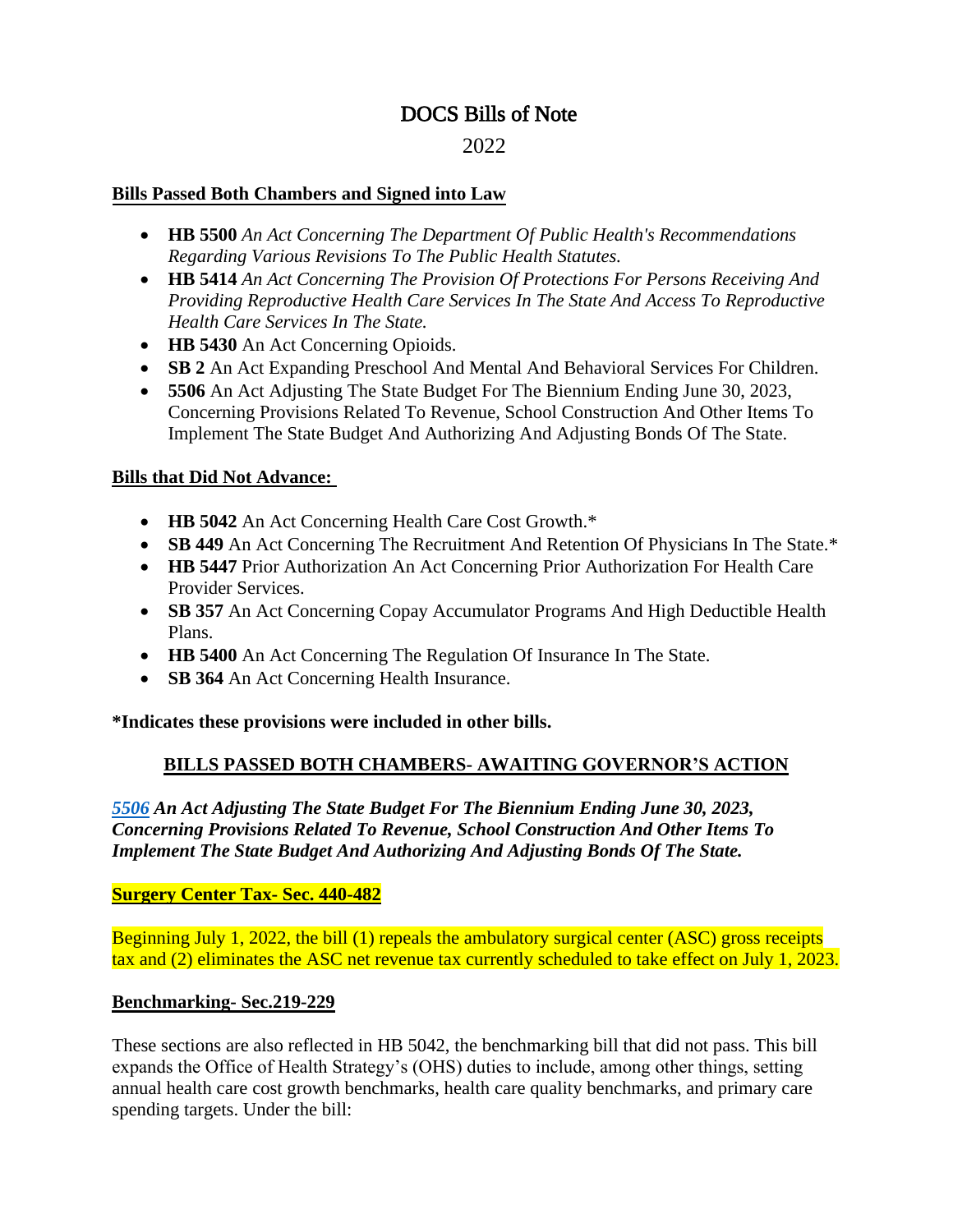- The executive director must publish annual reports on the total health care expenditures in Connecticut and the health care quality benchmarks, including how payers (e.g., insurers) and provider entities (e.g., physician groups) meet or exceed these metrics.
- Requires payers and provider entities to provide the executive director with specified health care cost and quality data.
- Additionally, the bill requires the executive director to identify (1) payers and provider entities who exceed the health care cost growth and quality benchmarks or fail to meet the primary care spending target and (2) any other entities (e.g., drug manufacturers) that significantly contribute to health care cost growth. The bill allows the executive director to require these payers, providers, and entities to participate in a public hearing and discuss, among other topics, ways to reduce their contribution to future health costs.

# **Certificate of Need Task Force- Sec. 129**

The bill establishes a 16-member task force to study and make recommendations on certificates of need (CONs), The task force must study and make recommendations on the following matters:

- 1. Instituting A Price Increase Cap Tied To The Cost Growth Benchmark For Consolidations;
- 2. Guaranteed Local Community Representation On Hospital Boards;
- 3. Changes To The Office Of Health Strategy's (OHS) Long-Term, Statewide Health Plan To Include An Analysis Of Services And Facilities And Their Impact On Equity And Underserved Populations;
- 4. Setting Standards To Measure Quality Due To A Consolidation;
- 5. Enacting Higher Penalties For Noncompliance And Increasing The Staff Needed For Enforcement;
- 6. The Attorney General's Authority To Stop Activities As The Result Of A CON Application Or Complaint;
- 7. The Ability Of Workforce And Community Representatives To Intervene Or Appeal Decisions;
- 8. Authorizing OHS To Require An Ongoing Investment To Address Community Needs;
- 9. Capturing Lost Property Taxes From Hospitals That Have Converted To Nonprofit Entities; And
- 10. The Timeliness Of Decisions Or Approvals Relating To The CON Process And Relief Available Through That Process.

# **Certificate of Need Sliding Scale – Sections 227-228**

Under the certificate of need (CON) law, health care institutions (e.g., hospitals, freestanding emergency departments, outpatient surgical facilities) must generally receive state approval when establishing new facilities or services, changing ownership, acquiring certain equipment, or terminating services. The bill increases the nonrefundable CON application fee from \$500 to a range of \$1,000 to \$10,000 depending on the proposed project's cost, as shown in the Table below.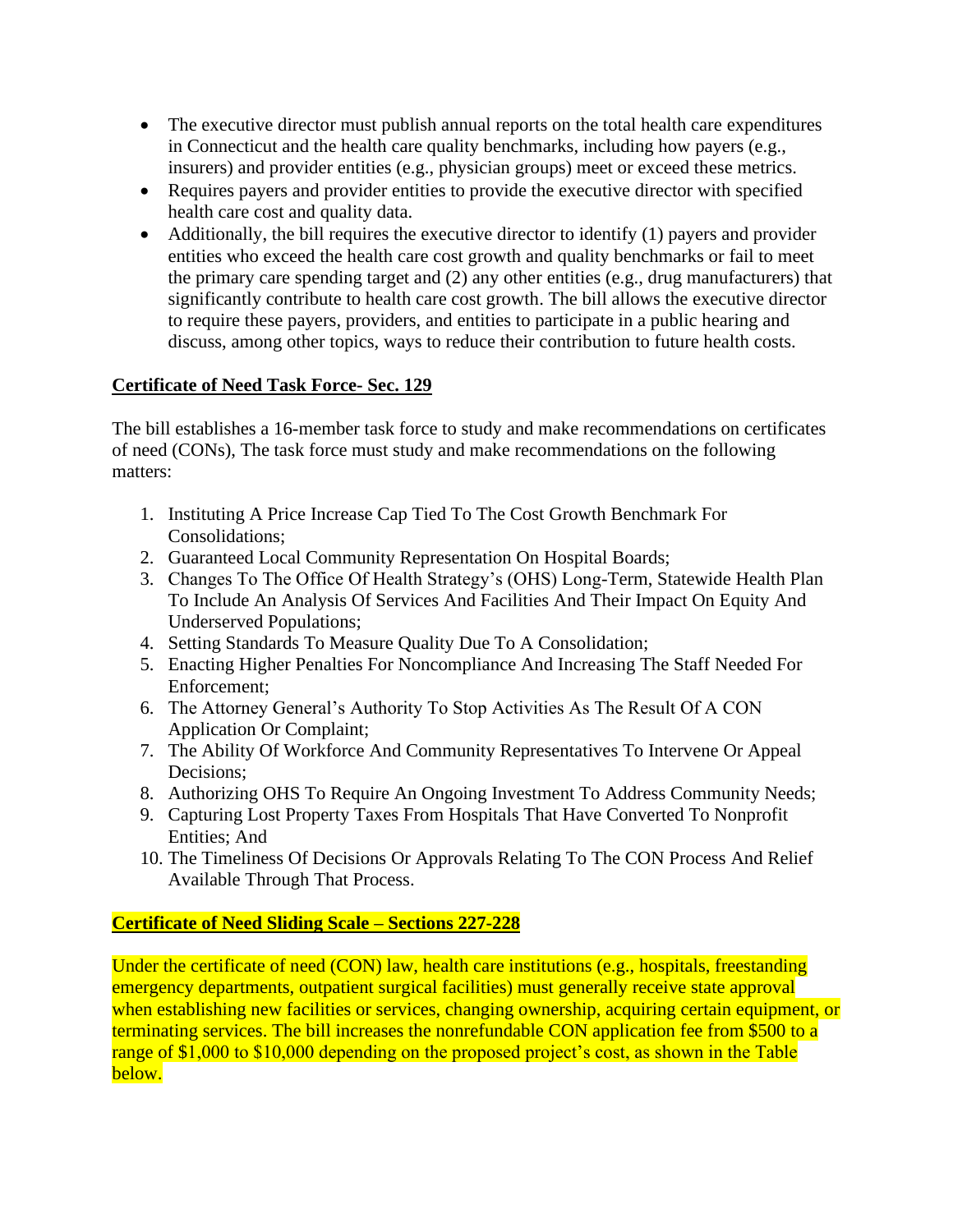#### Table: CON Application Fees Under the Bill

| <b>Application Fee</b> | <b>Project Cost</b>                         |
|------------------------|---------------------------------------------|
| \$1,000                | Up to \$50,000                              |
| \$2,000                | $>$ \$50,000 and up to \$100,000            |
| \$3,000                | $\frac{$100,000}{100}$ and up to \$500,000  |
| \$4,000                | $\frac{$500,000}{0}$ and up to \$1 million  |
| \$5,000                | $\frac{1}{2}$ million and up to \$5 million |
| \$8,000                | $>$ \$5 million and up to \$10 million      |
| \$10,000               | $> $10$ million                             |

### *HB [5500](https://www.cga.ct.gov/2022/FC/PDF/2022HB-05500-R000528-FC.PDF) An Act Concerning The Department Of Public Health's Recommendations Regarding Various Revisions To The Public Health Statutes.* (Awaiting Governor's Signature)

HB 5500 was an aircraft carrier and included the following legislation:

#### **Medical Assistants to Administer Vaccines- Sec. 47**

A clinical medical assistant may administer a vaccine under the supervision of a physician, physician assistant, or APRN, provided the medical assistant has the requisite 24 hours of classroom training and hours of training in a clinical setting regarding the administration of vaccines. For a physician assistant to delegate vaccine administration, this must be pursuant to a collaborative agreement between the physician and physician assistant. This is effective October 1, 2022.

### **HIV Screening- Sec. 68**

This section states that the primary care or provider's designee shall offer to provide an HIV test to anyone over 13 but is not required to under the following circumstances:

- Patient is being treated for life threating emergency
- Patient has previously been offered or has received an HIV related test
- Patient lacks the capacity to consent to the HIV related test

Note this requirement may be satisfied by a check box on a form.

Effective date: On or after January 1, 2023.

### **DPH Scope Review Requirement- Sec. 55**

The bill requires, rather than allows, any person or entity acting on behalf of a health care profession seeking a new or amended scope of practice to submit a written scope of practice request to DPH by August 15<sup>th</sup> of the year preceding the start of the next legislative session.

### **Statewide Health Information Exchange OHS regulation- Sec. 37-38.**

This section of the bill requires the Office of Health Strategy (OHS) executive director to adopt regulations to (1) administer the Statewide Health Information Exchange and (2) require certain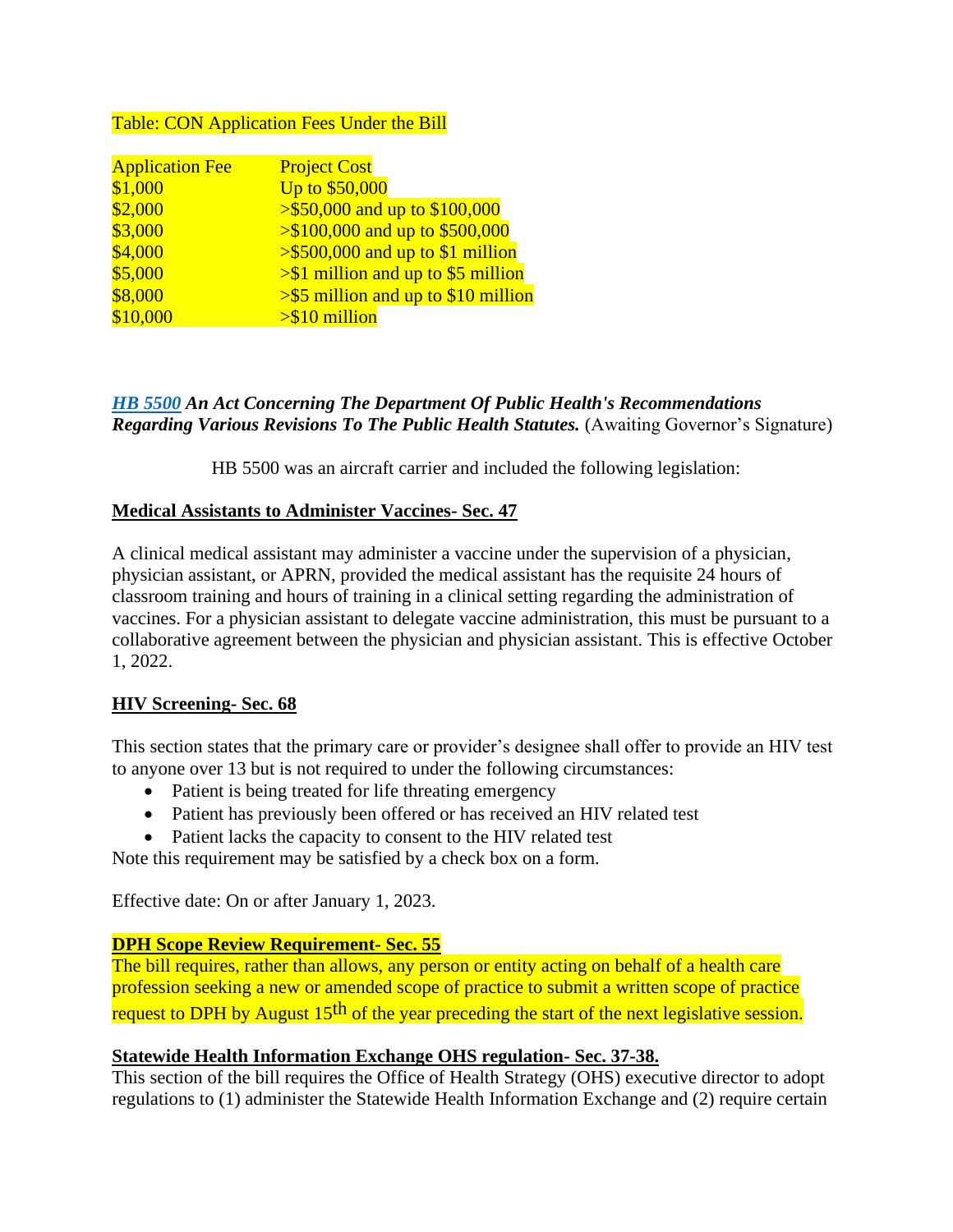health care institutions and providers to connect to and participate in the exchange. Under the bill, the executive director may implement policies and procedures while in the process of adopting the regulations, so long as she (1) holds a public hearing at least 30 days before implementing them and (2) publishes notice of the intent to adopt the regulations within 20 days after implementing them. The policies and procedures are valid until final regulations take effect.

#### **Surgical Smoke- Sec. 67**

The bill requires each licensed hospital and outpatient surgical facility (other than GI and eye practices), by January 1, 2024, to develop a policy for using a surgical smoke evacuation system to prevent exposure to surgical smoke. Also by this date, these facilities must implement the policy and, upon request, provide a copy to DPH.

#### **Accessibility on Medical Diagnostic Equipment- Sec. 73**

Starting January 1, 2023, the bill requires health care facilities to take into consideration certain federal technical standards for accessibility of medical diagnostic equipment when purchasing this equipment.

#### **CME for Suicide Prevention- Sec. 65**

This section adds suicide prevention to the list of topics that may qualify for the behavioral health CME credit that must be taken once every six years.

#### *[HB 5414](https://www.cga.ct.gov/2022/ACT/PA/PDF/2022PA-00019-R00HB-05414-PA.PDF) An Act Concerning The Provision Of Protections For Persons Receiving And Providing Reproductive Health Care Services In The State And Access To Reproductive Health Care Services In The State.*

• The bill allows APRNs, nurse-midwives, and physician assistants to perform aspiration abortions. The bill also explicitly authorizes these providers to perform medication abortions, which conforms to existing practice resulting from a 2001 attorney general opinion. The Department of Public Health determined that aspiration and medication abortions are within the scope of APRNs, PAs, and nurse-midwives so a scope review on this was not necessary. Note that APRNs, PAs, and nurse-midwives must have physician supervision for this requirement, although an APRN who has independent practice would not need such supervision.

### **[SB 2](https://www.cga.ct.gov/2022/TOB/S/PDF/2022SB-00002-R03-SB.PDF) An Act Expanding Preschool And Mental And Behavioral Services For Children.**

#### **Recruitment and Retention- Section 29**

This section takes elements from the recruitment and retention bill. This section requires the DPH commissioner, by January 1, 2023, to convene a working group to advise her on ways to enhance physician recruitment in the state. The group must report its findings to the commissioner and the Public Health Committee by January 1, 2024. The working group must examine at least the following issues: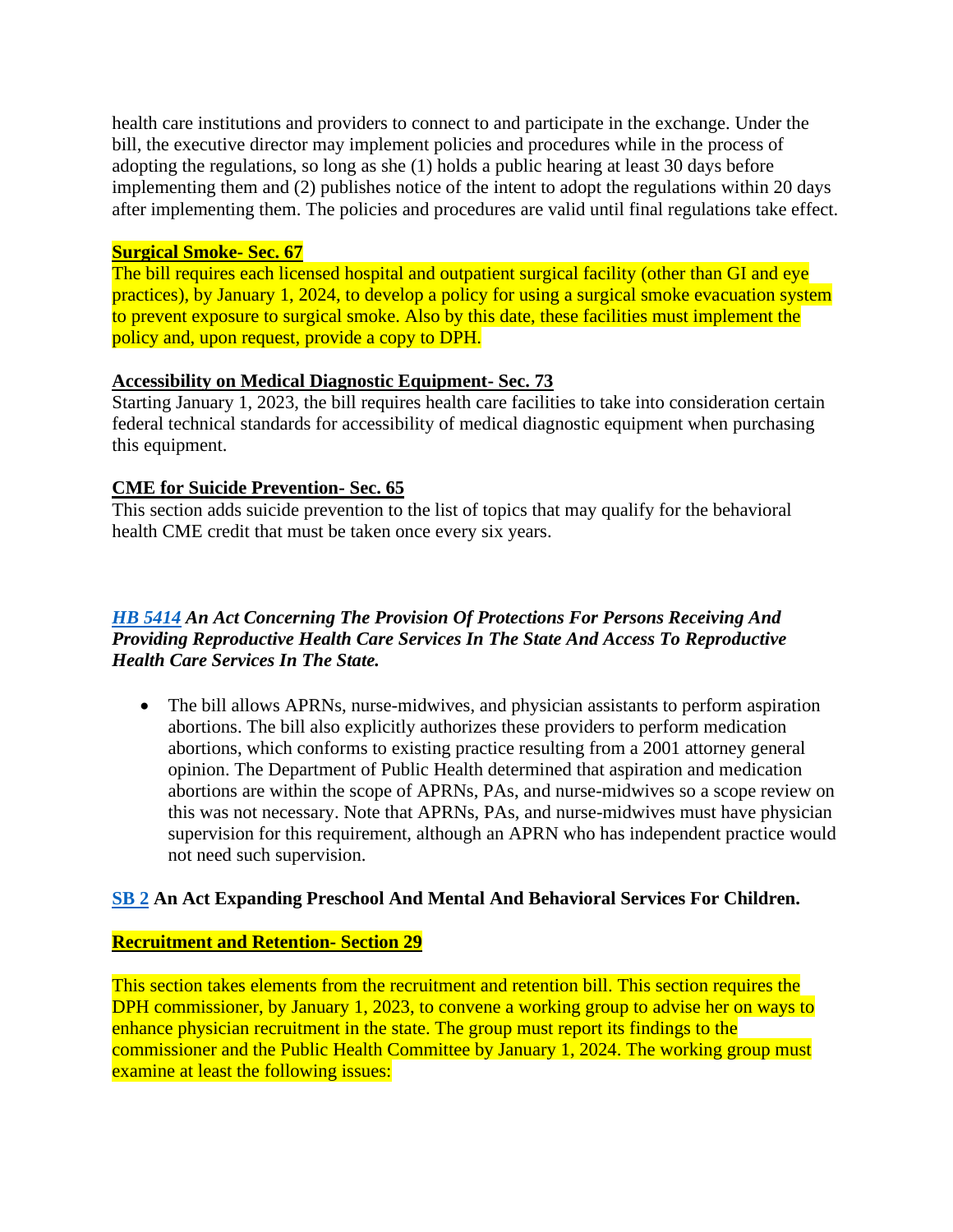- 1. Recruiting, Retaining, And Compensating Primary Care, Psychiatric, And Behavioral **Health Care Providers;**
- 2. The Potential Effectiveness Of Student Loan Forgiveness;
- 3. Barriers To Recruiting And Retaining Physicians Due To Non- Compete Clauses;
- 4. Access To Health Care Providers And Any Effect Of The Health Insurance Landscape **On Limiting Health Care Access;**
- 5. Barriers To Physicians Participating In Health Care Networks; And
- 6. Assistance For Graduate Medical Education Training.

### **Funding for Student Loan Repayment Fund- Sec. 28**

This section requires DPH to use at least \$1.6 million of the funds appropriated for the state loan repayment program for repayments for physicians.

### *[5506](https://www.cga.ct.gov/2022/TOB/H/PDF/2022HB-05506-R00-HB.PDF) An Act Adjusting The State Budget For The Biennium Ending June 30, 2023, Concerning Provisions Related To Revenue, School Construction And Other Items To Implement The State Budget And Authorizing And Adjusting Bonds Of The State.*

### **Surgery Center Tax- Sec. 440-482**

Beginning July 1, 2022, the bill (1) repeals the ambulatory surgical center (ASC) gross receipts tax and (2) eliminates the ASC net revenue tax currently scheduled to take effect on July 1, 2023.

### **Benchmarking- Sec.219-229**

These sections are also reflected in HB 5042, the benchmarking bill that did not pass. This bill expands the Office of Health Strategy's (OHS) duties to include, among other things, setting annual health care cost growth benchmarks, health care quality benchmarks, and primary care spending targets. Under the bill:

- The executive director must publish annual reports on the total health care expenditures in Connecticut and the health care quality benchmarks, including how payers (e.g., insurers) and provider entities (e.g., physician groups) meet or exceed these metrics.
- Requires payers and provider entities to provide the executive director with specified health care cost and quality data.
- Additionally, the bill requires the executive director to identify (1) payers and provider entities who exceed the health care cost growth and quality benchmarks or fail to meet the primary care spending target and (2) any other entities (e.g., drug manufacturers) that significantly contribute to health care cost growth. The bill allows the executive director to require these payers, providers, and entities to participate in a public hearing and discuss, among other topics, ways to reduce their contribution to future health costs.

### **Certificate of Need Task Force- Sec. 129**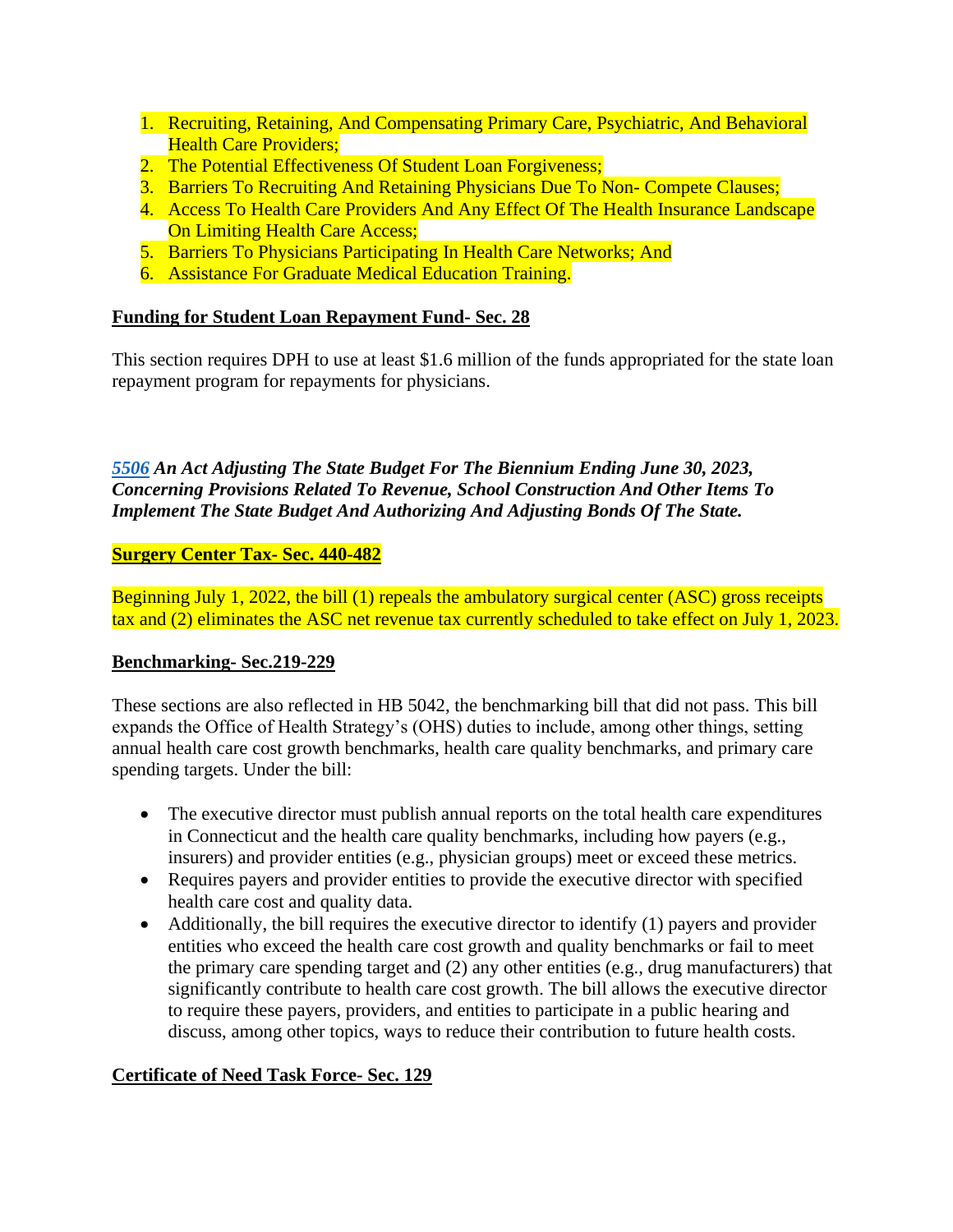The bill establishes a 16-member task force to study and make recommendations on certificates of need (CONs), The task force must study and make recommendations on the following matters:

- 11. Instituting A Price Increase Cap Tied To The Cost Growth Benchmark For Consolidations;
- 12. Guaranteed Local Community Representation On Hospital Boards;
- 13. Changes To The Office Of Health Strategy's (OHS) Long-Term, Statewide Health Plan To Include An Analysis Of Services And Facilities And Their Impact On Equity And Underserved Populations;
- 14. Setting Standards To Measure Quality Due To A Consolidation;
- 15. Enacting Higher Penalties For Noncompliance And Increasing The Staff Needed For Enforcement;
- 16. The Attorney General's Authority To Stop Activities As The Result Of A CON Application Or Complaint;
- 17. The Ability Of Workforce And Community Representatives To Intervene Or Appeal Decisions;
- 18. Authorizing OHS To Require An Ongoing Investment To Address Community Needs;
- 19. Capturing Lost Property Taxes From Hospitals That Have Converted To Nonprofit Entities; And
- 20. The Timeliness Of Decisions Or Approvals Relating To The CON Process And Relief Available Through That Process.

#### **Certificate of Need Sliding Scale – Sections 227-228**

Under the certificate of need (CON) law, health care institutions (e.g., hospitals, freestanding emergency departments, outpatient surgical facilities) must generally receive state approval when establishing new facilities or services, changing ownership, acquiring certain equipment, or terminating services. The bill increases the nonrefundable CON application fee from \$500 to a range of \$1,000 to \$10,000 depending on the proposed project's cost, as shown in the Table below.

#### Table: CON Application Fees Under the Bill

| <b>Application Fee</b> | <b>Project Cost</b>                            |
|------------------------|------------------------------------------------|
| \$1,000                | Up to \$50,000                                 |
| \$2,000                | $\frac{$50,000}{0}$ and up to \$100,000        |
| \$3,000                | $\frac{$100,000}{100}$ and up to \$500,000     |
| \$4,000                | $\frac{5500,000}{500}$ and up to \$1 million   |
| \$5,000                | $\frac{1}{2}$ million and up to \$5 million    |
| \$8,000                | $\frac{55}{25}$ million and up to \$10 million |
| \$10,000               | $> $10$ million                                |